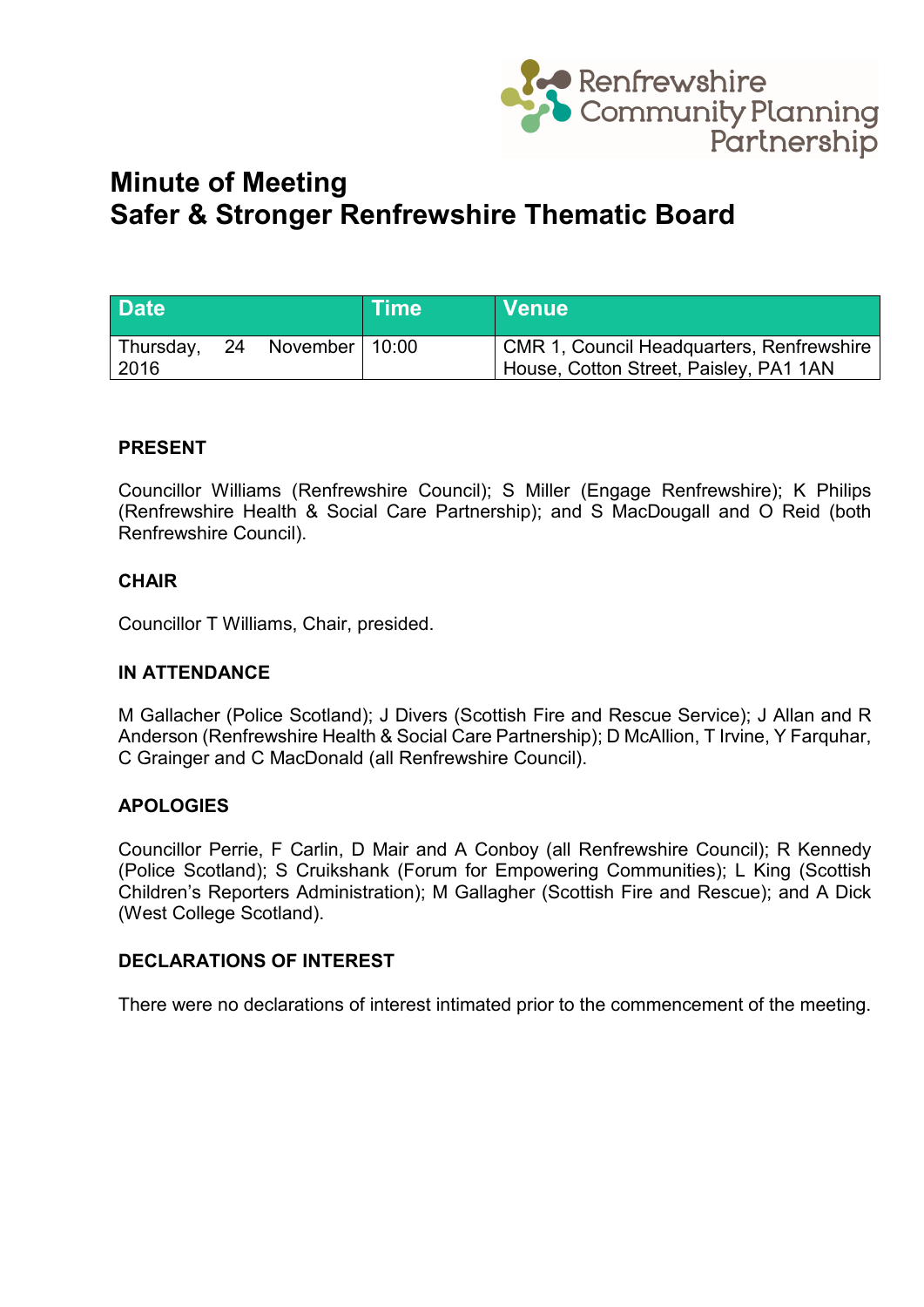## 1 **MINUTE OF PREVIOUS MEETING**

There was submitted the Minute of the meeting of the Safer & Stronger Renfrewshire Thematic Board held on 31 August 2016.

**DECISION**: That the Minute be approved.

## 2 **ROLLING ACTION LOG**

The Rolling Action Log was submitted for approval.

## **DECIDED**:

(a) That action S&S.16.05.16(10) be removed from the Action Log as it was now complete; and

(b) That the Rolling Action Log be approved.

## 3 **SAFER & STRONGER LOCAL OUTCOME IMPROVEMENT PLAN - REMEDIAL ACTION ON YEAR 3 PROGRESS**

There was submitted a report by the Director of Community Resources relative to the remedial action on the Year 3 Progress for the Safer & Stronger Thematic Board Local Outcome Improvement Plan.

The report advised that at the meeting of the Community Planning Partnership Board in September 2016 the progress made by each Thematic Board in the three years since the Renfrewshire Community Plan 2013-23 was scrutinised and it was agreed that a further report be submitted to the December meeting which included details of improvement actions to mitigate the key challenges which had been identified. A number of measures were highlighted as not achieving target and the report provided detail on the progress and remedial actions on the indicators which were not achieving target.

**DECIDED**: That the report be noted.

## 4 **SCOTTISH INDEX OF MULTIPLE DEPRIVATION 2016: RENFREWSHIRE BRIEFING**

The Data Analytics & Research Manager, Chief Executive's Service, Renfrewshire Council, gave a presentation relative to an overview of the Scottish Index of Multiple Deprivation (SIMD).

The presentation gave a brief overview of the application; drew attention to the Data Zones within the application; highlighted the overall deprivation within Renfrewshire; and outlined the next steps.

**DECIDED**: That the presentation be noted.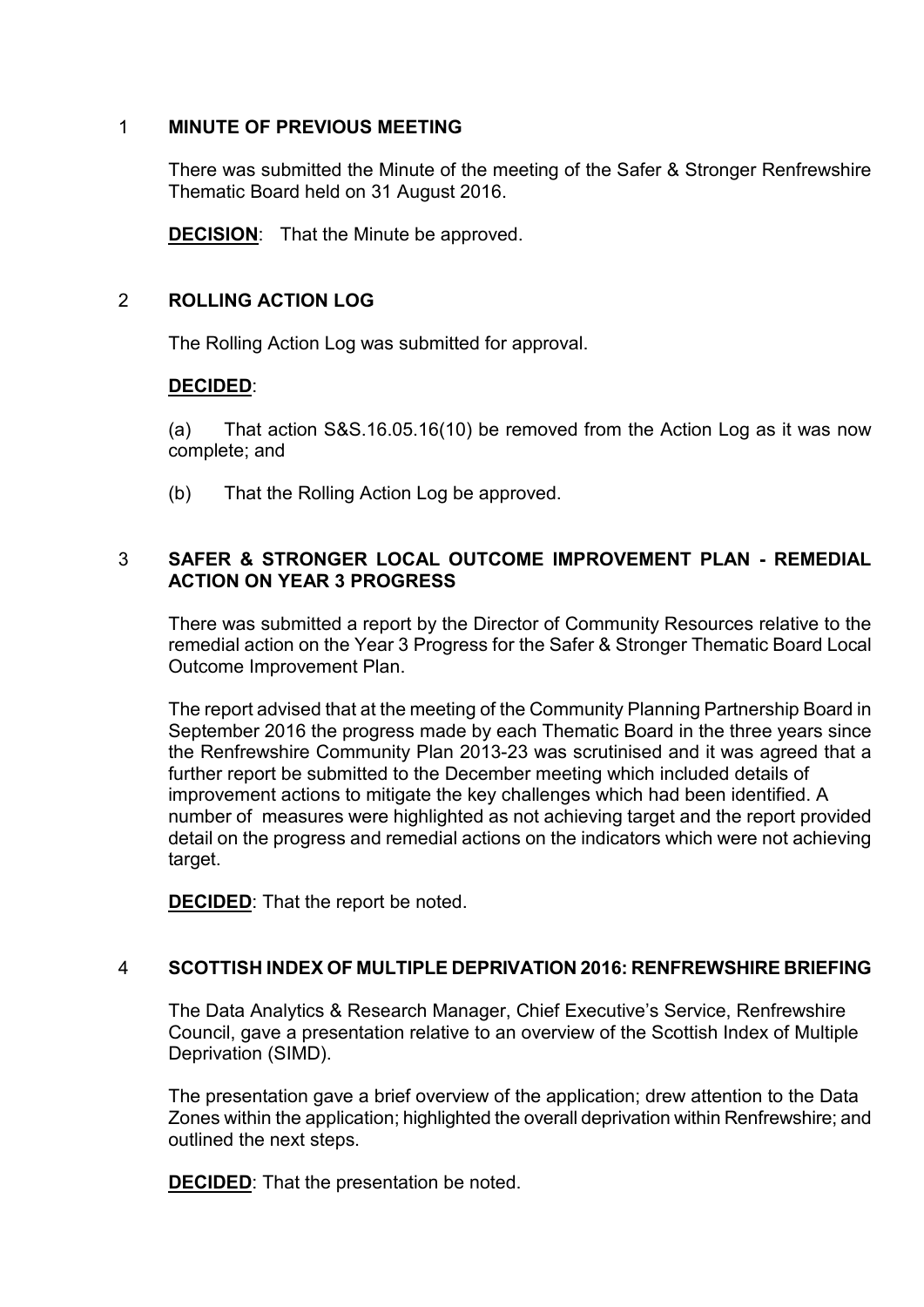#### 4(b) **GREY SPACE COMMUNITY TENSION MONITORING GROUP**

A presentation was given by Police Scotland relative to the Grey Space Community Tension Monitoring Group which was set up to enhance community cohesion within Renfrewshire and Inverclyde.

The presentation gave a brief overview of the project; detailed the membership of the group; outlined the agreed purpose and ongoing activity; summarised the practical measures that were being taken; and outlined the next steps. DECIDED: That the presentation be noted.

## 5 **PAISLEY FIRST - PURPLE FLAG SUBMISSION**

There was submitted a report by the Director of Community Resources which outlined the application process for "Purple Flag" status and the key points from the selfassessment exercise which was undertaken on 25/26 August 2016.

It was noted that the while the application was to be made by Paisley First, the Council, through Community Resources and other key partners provided support for achieving Purple Flag status with the appointment of the Purple Flag Coordinator. Aberdeen and Dunfermline were the only other cities in Scotland that had been awarded Purple Flag status. The purple flag boundary was detailed on the map attached as Appendix 1 with the draft application for submission attached as Appendix 2.

The report advised that the submission documents and application had been submitted to Paisley First and the assessment would be undertaken on Friday 9 December 2016.

**DECIDED**: That the Purple Flag submission to the Association of the Town and City Management and subsequent assessment would be undertaken on Friday 9 December 2016 be noted.

## 6 **POLICY TO SUPPORT THIRD PARTY APPLICATION TO THE PRIVATE RENTED HOUSING PANEL**

There was submitted a report by the Director of Community Resources relative to the policy to support third party applications to the private rented housing panel.

The report intimated that at the Renfrewshire Council Housing and Community Safety Policy Board on 17 May 2016 progress on developing criteria and a policy for Renfrewshire Council to make third party applications to the Private Rented Housing Panel was noted and it was agreed that a finalised policy and criteria would be developed and brought back for approval. The policy was taken to the Renfrewshire Council Housing and Community Safety Policy Board on 10 November 2016. The policy was attached as Appendix 1 to provide an update to the Safer and Stronger Thematic Board.

Information from the Private Rented Housing Panel indicated that there were twelve Repairing Standard applications by tenants within Renfrewshire during 2013/14 (latest published data). To date, there have been three applications made by Community Resources to the Private Rented Housing Panel on behalf of private tenants using the proposed criteria; these cases were in progress with several other potential applications under consideration. It was noted that the onus still remained on the tenant to refer their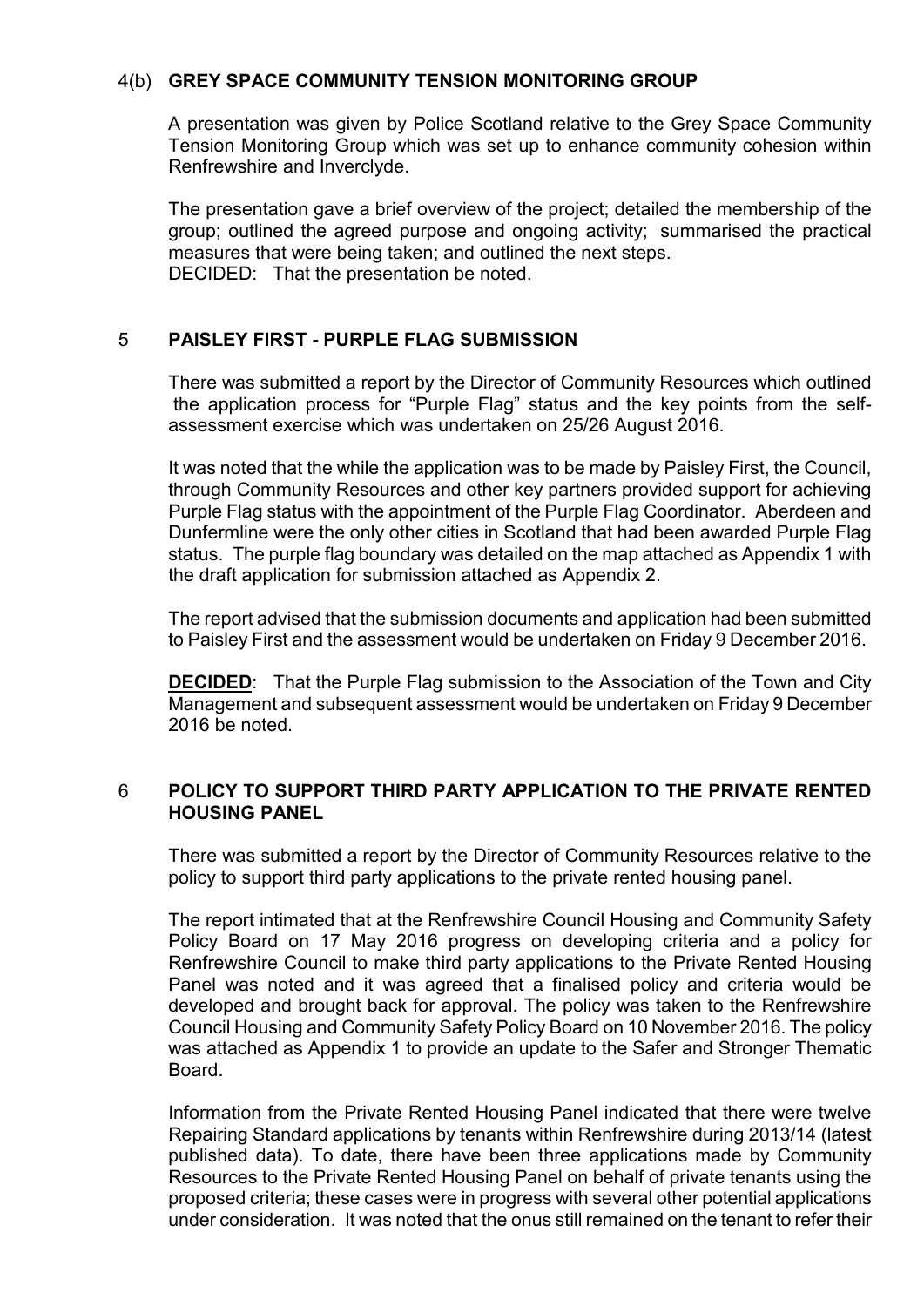application to the Private Rented Housing Panel and Renfrewshire Council would only become involved when the necessary criteria was met.

It was intimated that there was a possibility that the policy might have implications for services providing support to vulnerable residents that were private tenants. In instances where it was felt a tenant could make a referral this can be passed on to Renfrewshire Council (Community Resources) for review and action as appropriate.

There was therefore a role for Community Planning Partners to ensure that their officers were aware that where problems were identified with tenants and their property, a third party referral could be made on behalf of the tenant by Renfrewshire Council in appropriate circumstances.

## **DECIDED**:

(a) That it be noted that the policy on third party referrals to the Private Rented Housing Panel had been approved by the Renfrewshire Council Housing and Community Safety Policy Board and the benefits that this could bring to ensuring private rented accommodation was safe and maintained to an appropriate condition.

(b) That the role and opportunity for partners providing support to vulnerable residents to increase awareness of the opportunity that private rented sector tenants had to raise concerns with the PRHP directly be noted; and

(c) That it be noted that Renfrewshire Council now had a policy to do this on a third party basis where certain criteria was met.

#### 7 **UPDATE REPORT ON RENFREWSHIRE CHILD PROTECTION COMMITTEE ANNUAL CONFERENCE, GENDER BASED VIOLENCE AND PI CHILDREN LOOKED AFTER AWAY FROM HOME**

There was submitted a report by the Head of Child Care and Criminal Justice updating the members on the annual Child Protection Committee Conference, Gender Based Violence and PI Children Looked After Away from Home.

The report advised that the annual Renfrewshire Child Protection Committee conference was held in Johnstone Town Hall on 8 September 2016. It was heavily oversubscribed and attracted 233 delegates from across all agencies. There was a strong field of speakers and the event was positively evaluated by participants. At the conference there was a video link with David Mandel from Ending Violence. This was a precursor to training for staff who worked directly with domestic abuse and coercive control.

The report also gave an update on gender based violence and the four day gender based violence training programme which was delivered to 39 members of staff from across the partnership at the beginning of October. The Gender Based Violence Steering group had been keen to offer staff working in this field training that supported the development of their skills by using the Safe and Together Model suite of tools. The immediate evaluation from staff was very positive and further evaluation would be taken forward to understand the impact of the training.

It was noted that Renfrewshire Council, in partnership with CELCIS, had been implementing tests of change in permanency planning for children which would contribute incrementally to a long term reduction in accommodated placements as arrangements for the most appropriate long-term placements which include kinship care,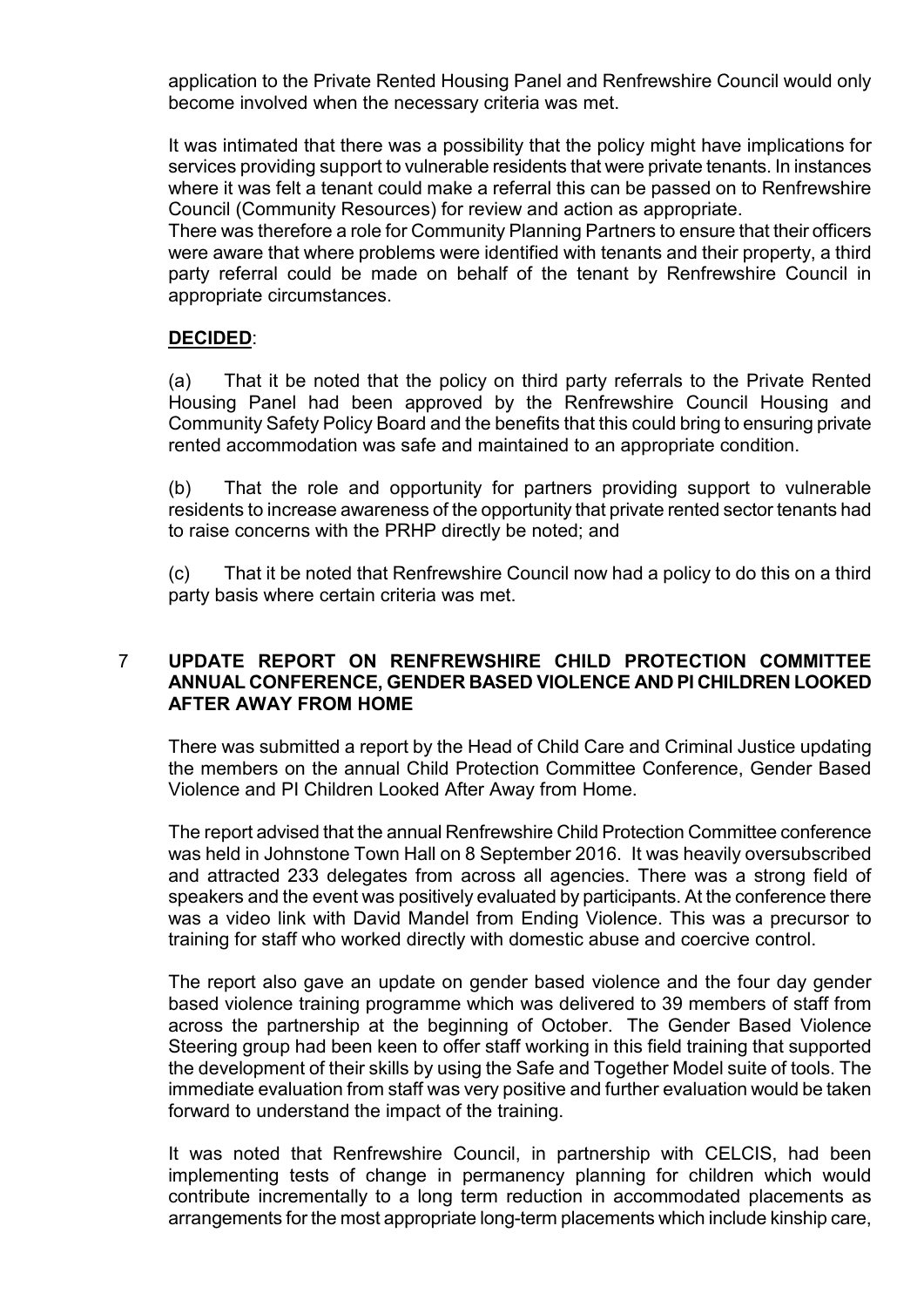adoption and permanent return home were made consistently for children. There had been significant reductions in the number of older children being accommodated, and services such as intensive family support, the Whole Systems Team and Functional Family Therapy support older children and teenagers to remain at home. It was anticipated that further reductions would be achieved as the impact of early intervention and preventative work was realised but it was recognised that such programmes achieved results over many years.

**DECIDED**: That the report be noted.

## 8 **MENTAL HEALTH ART & FILM FESTIVAL**

A presentation was given by the Care Group Occupational Therapist for Mental Health, NHS Greater Glasgow & Clyde and the ADP Planning & Development Officer.

A brief overview of the Mental Health Art and Film Festival was detailed and some of the activities and programme were highlighted. The ADP Planning & Development Officer gave a verbal update relative to the RecoveryFest 2016 which aimed to celebrate, showcase and promote the role of arts, culture and music in supporting and sustaining recovery from addiction. She highlighted some of the events that took place and outlined the next steps.

Discussion centered around the synergy between the Grey Space programme, the SIMD data, the ADP and the Mental Health Strategy Group and it was agreed to investigate the possibility of forming a short-life working group to be led by the Head of Public Protection with a view to better facilitating the links in these areas of work.

## **DECIDED**:

(a) That it be agreed to investigate the possibility of forming a short-life working group to look at the synergy between synergy between the Grey Space programme, the SIMD data, the ADP and the Mental Health Strategy Group, to be led by the Head of Public Protection, with a view to better facilitating the links in these areas of work.

(b) That the presentation be noted.

## 9 **RENFREWSHIRE COMMUNITY SAFETY PARTNERSHIP TACKLING POVERTY INITIATIVES**

There was submitted a report by the Director of Community Resources which provided a summary of progress on the Community Safety Partnership Tackling Poverty Initiatives.

## **DECIDED**:

(a) That the progress with the four workstreams impacting on the Safer and Stronger action plan within the Tackling Poverty Action Plan be noted; and

(b) That it be noted that a future report would be submitted to the Safer and Stronger Thematic Board outlining the evaluation of each of the work streams upon completion of the programme.